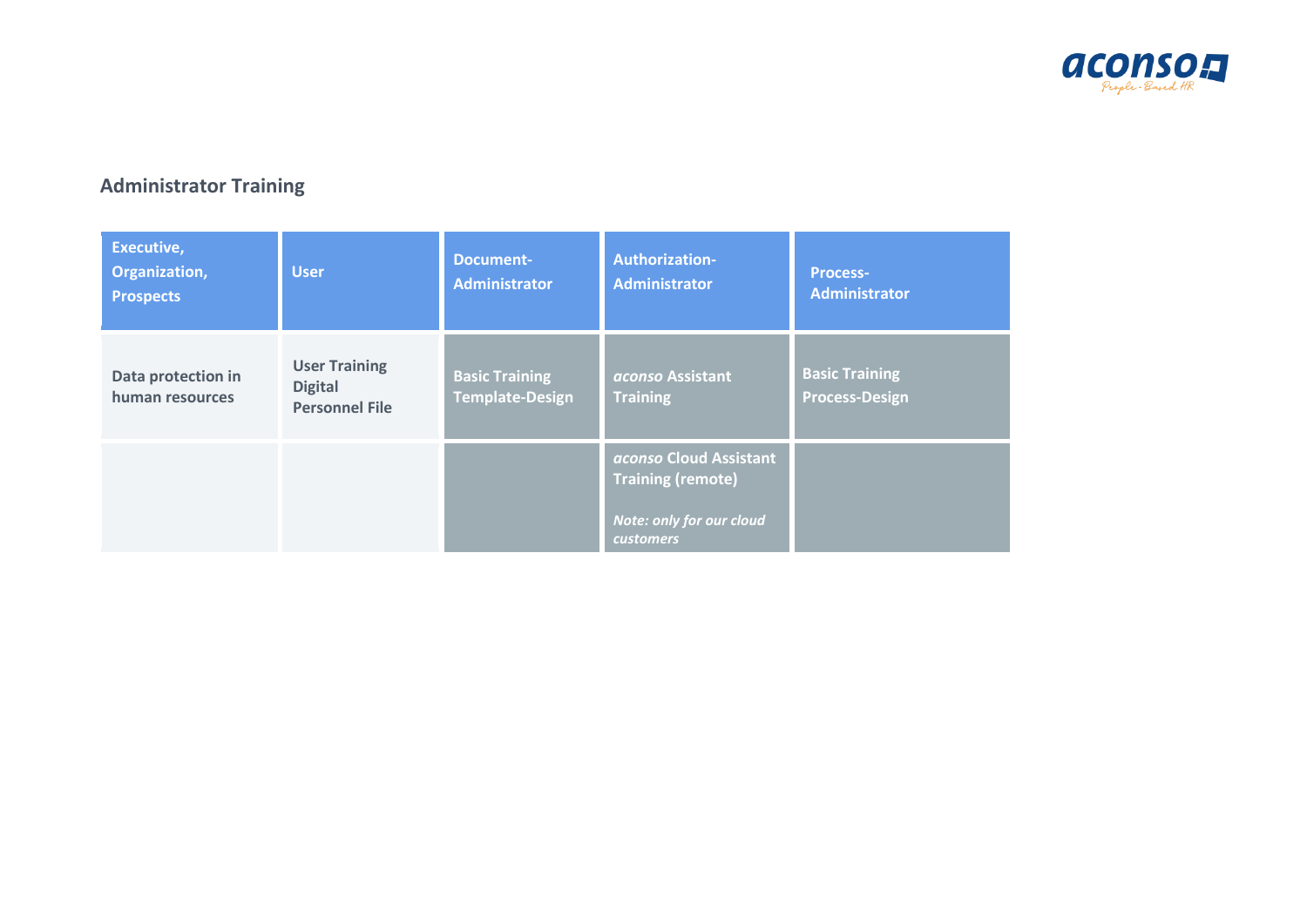

### *aconso* **Assistant Training**

This training provides you all information to use the *aconso* Assistant effectively to structure your authorizations. This course aims to make the use and maintenance of the authorization as simple and resource friendly as possible, given at the same time the utmost security.

#### Content:

- **User Management**
- Mapping your organisational structure
- Assigning of authorizations
- **Handling of special cases**

## *aconso* **Cloud Assistant Training (remote)**

*-> Note: only for our cloud customers*

This training provides you with the contents of the operation of the *aconso* Assistant for the optimal installation of your authorization structure. This course aims to make the use and maintenance of the authorization as simple and resource friendly as possible, given at the same time the utmost security.

Content:

- User Management
- Mapping your organisational structure
- Assigning of authorizations
- Delete Manager
- **License Management**

| Who?                 | <b>Specialist</b><br>Administrators |
|----------------------|-------------------------------------|
| When?                | on request                          |
| <b>Duration:</b>     | 1 Day                               |
| <b>Where?</b>        | is individually<br>coordinated      |
| <b>Requirements:</b> | none                                |
| Costs:               | on request                          |

| Who?                 | <b>Specialist</b><br>Administrators                                             |
|----------------------|---------------------------------------------------------------------------------|
| When?                | on request                                                                      |
| <b>Duration:</b>     | $0,5$ Day                                                                       |
| <b>Where?</b>        | remote                                                                          |
| <b>Requirements:</b> | Possibility of a team<br>meeting or Skype<br>meeting to share<br>screen content |
| Costs:               | on request                                                                      |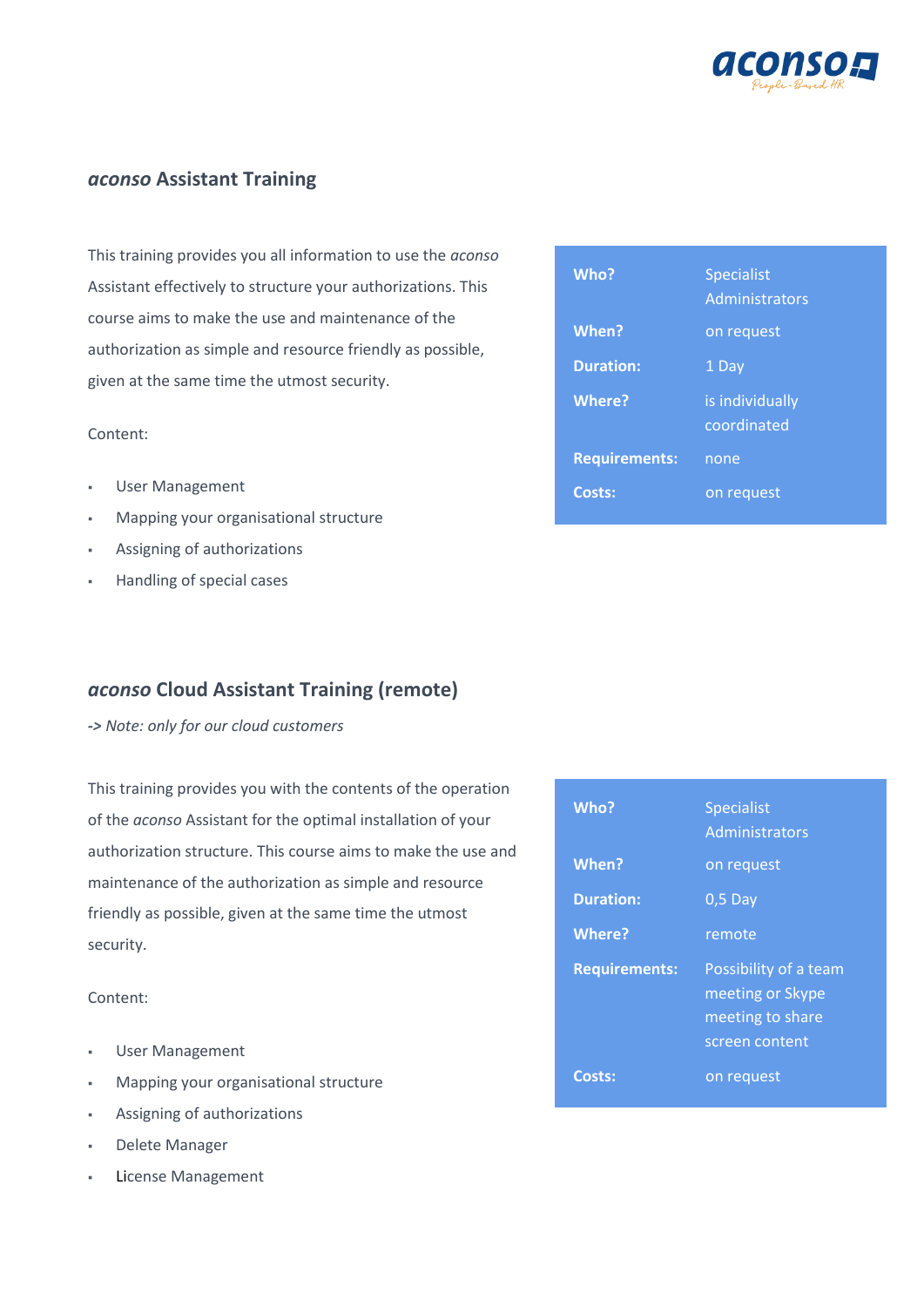

## **Basic Training Template-Design**

This Basic-Workshop provides general knowledge about the automated document creation with *aconso* automated document creation. Based on an existing Word template, a master template is created together with the participants, which is the basis for *aconso* templates. The aim of the training is to implement first, basic documents in the production system.

| Who?                 | Template<br>Administrators                                   |
|----------------------|--------------------------------------------------------------|
| When?                | on request                                                   |
| <b>Duration:</b>     | 3 Days                                                       |
| <b>Where?</b>        | is individually<br>coordinated                               |
| <b>Requirements:</b> | <b>Good knowledge</b><br>Microsoft Word,<br>high IT affinity |
| Costs:               | on request                                                   |

#### Content:

- General information about the *aconso* document management system
- Basic training of the *aconso* document creation
- Create and administer document templates in *aconso*
- Overview of the *aconso* authorization concept of document templates
- Analysis and implementation of selected customer-specific document templates